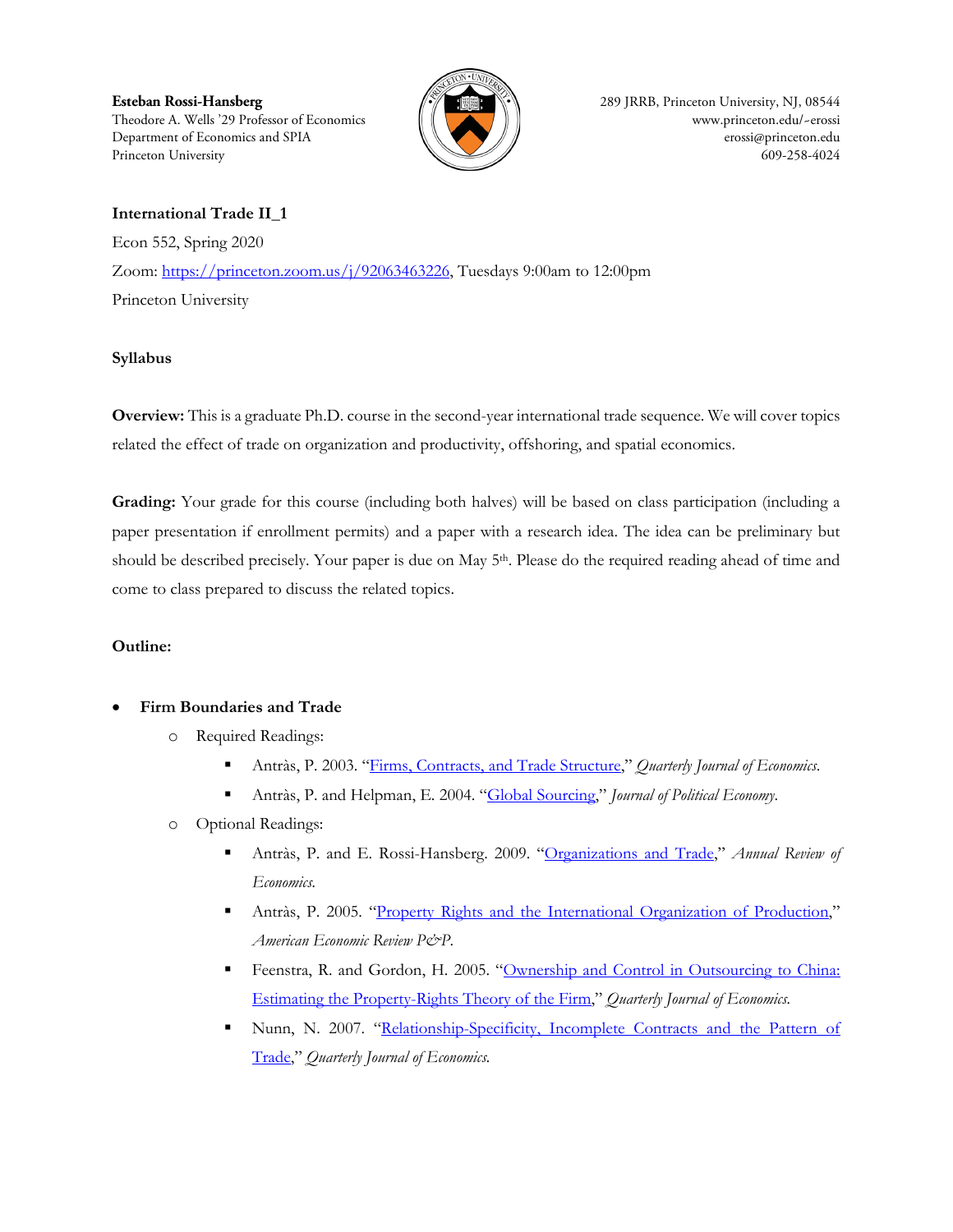Yeaple, S. 2006. ["Offshoring, Foreign Direct Investment, and the Structure of U.S.](http://grizzly.la.psu.edu/%7Esry3/jeea2006.pdf)  [Trade,](http://grizzly.la.psu.edu/%7Esry3/jeea2006.pdf)'' *Journal of the European Economic Association*

## • **Organization and Trade**

- o Required Readings:
	- Caliendo, L and Rossi-Hansberg, E. 2012. ["The Impact of Trade on Organization and](http://www.princeton.edu/%7Eerossi/ITOP.pdf)  [Productivity,](http://www.princeton.edu/%7Eerossi/ITOP.pdf)" *Quarterly Journal of Economics.*
	- Caliendo, L., Monte, F., and Rossi-Hansberg, E. 2015. "The Anatomy of French [Production Hierarchies,](http://www.princeton.edu/%7Eerossi/AFPH.pdf)" *Journal of Political Economy*.
	- Costinot, A. 2009. ["On the Origins of Comparative Advantage,](http://econ-www.mit.edu/files/3925)" *Journal of International Economics*.
- o Optional Readings:
	- Blum, N. and Van Reenen, J. 2007. ["Measuring and Explaining Management Practices](http://www.stanford.edu/%7Enbloom/MeasuringManagement.pdf)  [Across Firms and Countries,](http://www.stanford.edu/%7Enbloom/MeasuringManagement.pdf)" *Quarterly Journal of Economics*.
	- Caliendo, L., Monte, F., and Rossi-Hansberg, E. 2018. "Exporting [and Organizational](http://www.princeton.edu/%7Eerossi/EOC.pdf)  [Change,](http://www.princeton.edu/%7Eerossi/EOC.pdf)" in *World Trade Evolution: Growth Productivity and Employment*.

## • **Global Supply Chains**

- o Required Readings:
	- Antràs, P., and Chor, D. 2013. ["Organizing the Global Value Chain,](http://scholar.harvard.edu/files/antras/files/antraschorecma.pdf)" *Econometrica*.
	- Costinot, P., Vogel, J., and Wang, S. 2012. ["Global Supply Chains and Wage](http://economics.mit.edu/files/7461) Inequality," *Review of Economic Studies*.
	- Yi, K. 2003. ["Can Vertical Specialization Explain the Growth of World Trade?"](http://www.journals.uchicago.edu/doi/pdf/10.1086/344805) *Journal of Political Economy*.
- o Optional Readings:
	- Tintelnot, F. 2017. ["Global Production with Export Platforms,"](https://academic.oup.com/qje/article/132/1/157/2724546) *Quarterly Journal of Economics*
	- Antràs, P., Fort, T., and Tintelnot, F. 2017. ["The Margins of Global Sourcing: Theory and](https://pubs.aeaweb.org/doi/pdfplus/10.1257/aer.20141685)  [Evidence from U.S. Firms,](https://pubs.aeaweb.org/doi/pdfplus/10.1257/aer.20141685)" *American Economic Review*
	- Antràs, P., and de Gortari, A. 2020. ["On the Geography of Global Value Chains,](https://onlinelibrary.wiley.com/doi/full/10.3982/ECTA15362)" *Econometrica*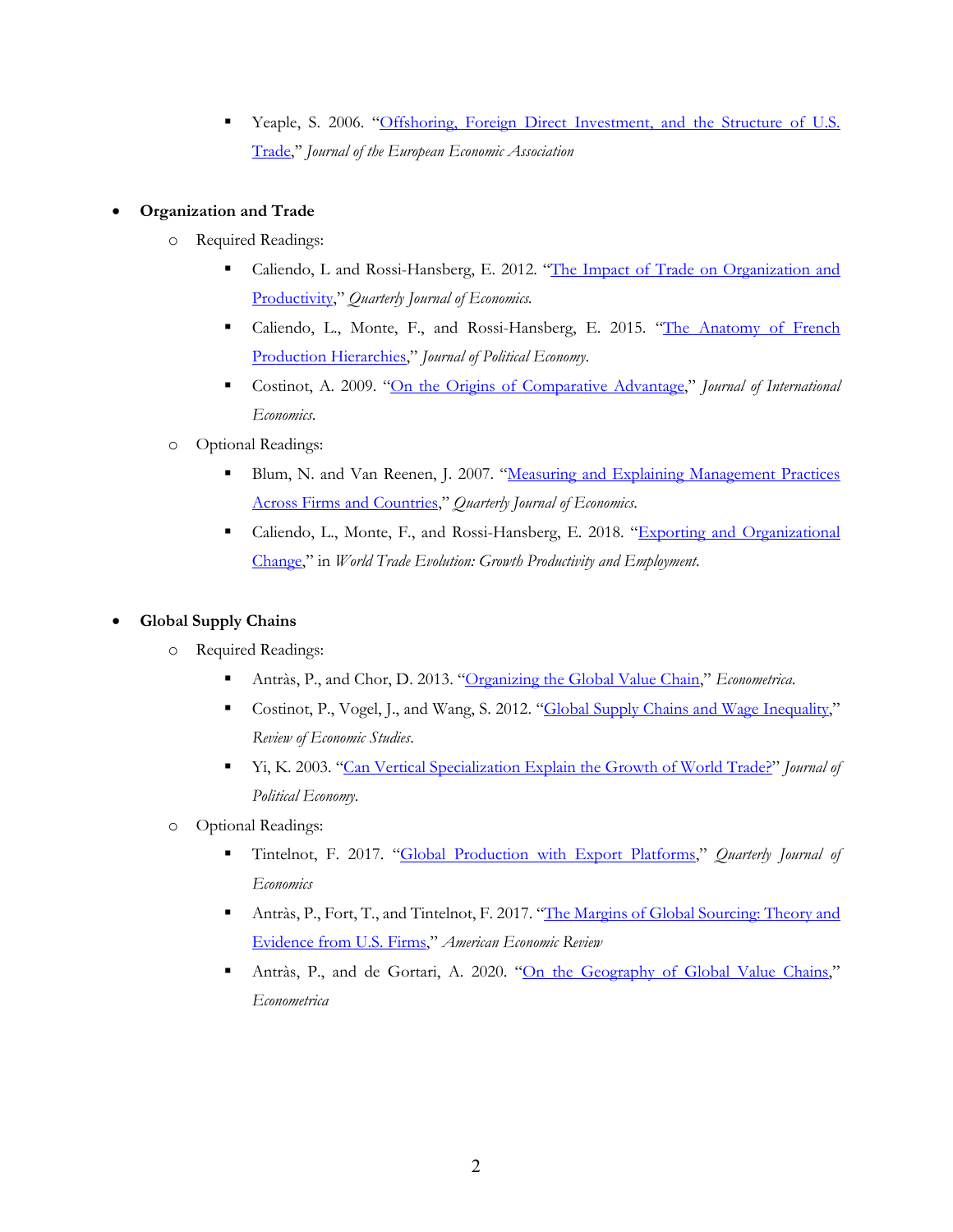#### • **Quantitative Spatial Economics**

- o Required Readings:
	- Redding and Rossi-Hansberg. 2017. ["Quantitative Spatial Economics"](http://www.princeton.edu/%7Eerossi/QSE.pdf) *Annual Review of Economics*
- o Optional Readings:
	- Desmet and Henderson. 2015. ["The Geography of Development within Countries,](http://www.eco.uc3m.es/%7Edesmet/papers/HandbookDH.pdf)" Chapter 22 in the *Handbook of Regional and Urban Economics*
	- Duranton and Puga. 2011. ["Micro-Foundations of Urban Agglomeration Economies,](http://www.sciencedirect.com/science/article/pii/S1574008004800051)" Chapter 48 in the *Handbook of Urban and Regional Economics*
	- Proost and Thisse. 2019. ["What Can Be Learned from Spatial Economics?](https://pubs.aeaweb.org/doi/pdfplus/10.1257/jel.20181414)," *Journal of Economic Literature*

#### • **Two Quantitative Models for Regions**

- o Required Readings:
	- Allen and Arkolakis. 2014. ["Trade and the Topography of the Spatial Economy,](http://qje.oxfordjournals.org/content/129/3/1085.full.pdf+html)" *Quarterly Journal of Economics*
	- Caliendo, Parro, Rossi-Hansberg and Sarte. 2018. "The Impact of Regional and Sectoral [Productivity Changes on the U.S. Economy,"](http://www.princeton.edu/%7Eerossi/RSSUS.pdf) *Review of Economic Studies*
- o Optional Readings:
	- Fajgelbaum and Gaubert. 2020. ["Optimal Spatial Policies, Geography, and Sorting,](https://academic.oup.com/qje/article-abstract/135/2/959/5697213?redirectedFrom=fulltext)" *Quarterly Journal of Economics*
	- Rossi-Hansberg, Sarte, and Schwarzman. 2020. ["Cognitive Hubs and Spatial](http://www.princeton.edu/%7Eerossi/CHSR.pdf)  [Redistribution,](http://www.princeton.edu/%7Eerossi/CHSR.pdf)" working paper
	- Redding. 2016. ["Goods Trade, Factor Mobility and Welfare,"](http://www.princeton.edu/%7Ereddings/papers/quantspatial_4May2016.pdf) *Journal of International Economics*
	- Rossi-Hansberg. 2005. ["A Spatial Theory of Trade,](http://www.princeton.edu/%7Eerossi/SToTAER.pdf)" *American Economic Review*

#### • **Adding Commuting to Urban and Regional Models**

- o Required Readings:
	- Ahlfedlt, Redding, Sturm and Wolf. 2015. "The Economics of Density: Evidence from [the Berlin Wall,](http://www.princeton.edu/%7Ereddings/pubpapers/Berlin-Ecta-10876.pdf)" *Econometrica*
	- Monte, Redding and Rossi-Hansberg. 2018. ["Commuting, Migration and Local](http://www.princeton.edu/%7Eerossi/CMLEE.pdf)  [Employment Elasticities,](http://www.princeton.edu/%7Eerossi/CMLEE.pdf)" *American Economic Review*
- o Optional Readings: